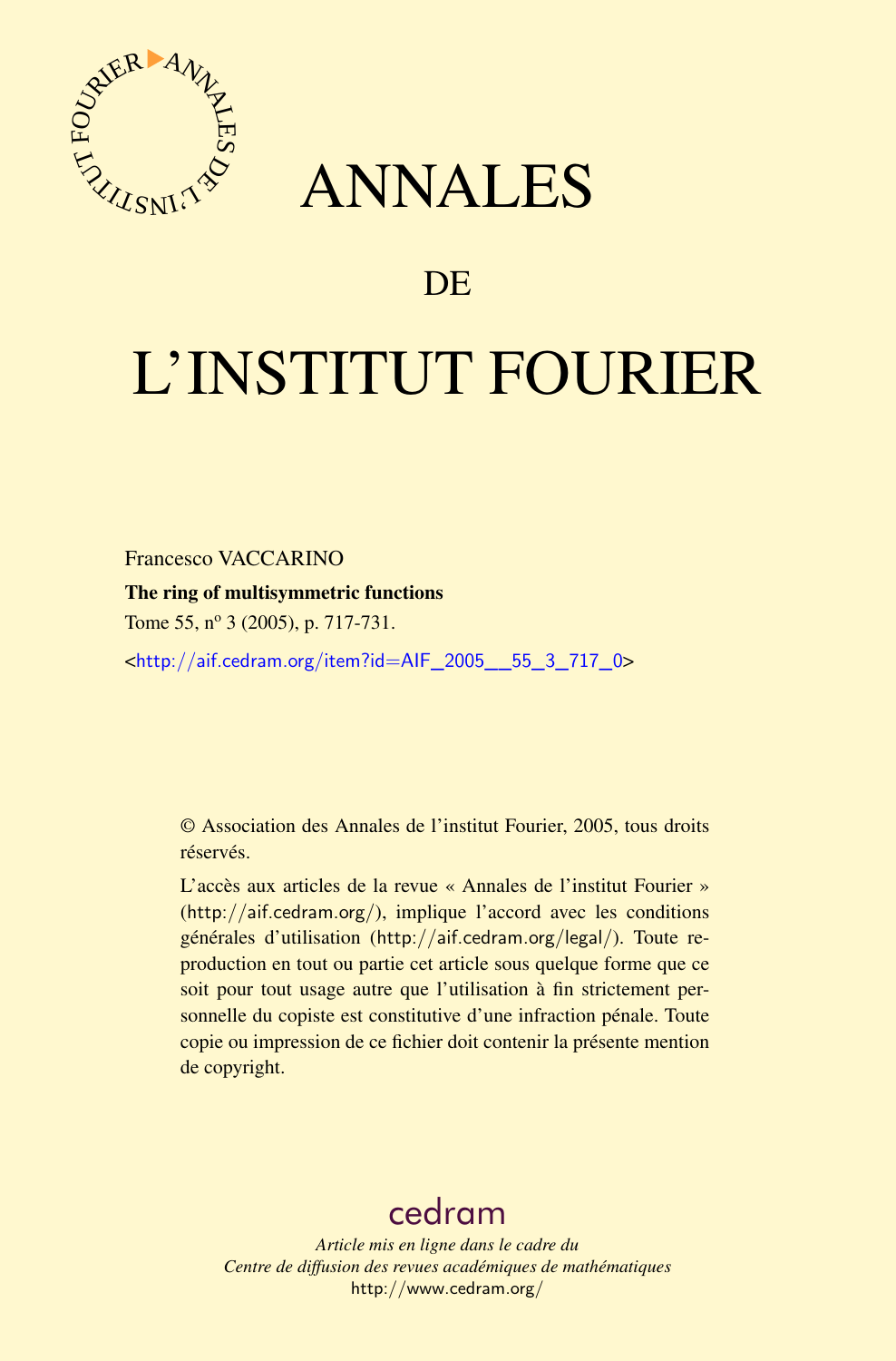#### **THE RING OF MULTISYMMETRIC FUNCTIONS**

**by Francesco VACCARINO**

### **Introduction.**

Let *R* be a commutative ring and let *n*, *m* be two positive integers. Let  $A_R(n,m)$  be the polynomial ring in the commuting independent variables  $x_i(j)$  with  $i = 1, \ldots, m; j = 1, \ldots, n$  and coefficients in *R*. The symmetric group on *n* letters  $S_n$  acts on  $A_R(n,m)$  by means of  $\sigma(x_i(j)) = x_i(\sigma(j))$ for all  $\sigma \in S_n$  and  $i = 1, \ldots, m; j = 1, \ldots, n$ . Let us denote by  $A_R(n, m)^{S_n}$ the ring of invariants for this action: its elements are usually called multisymmetric functions and they are the usual symmetric functions when *m* = 1. In this case,  $A_R(n, 1) \cong R[x_1, x_2, \ldots, x_n]$ , and  $R[x_1, x_2, \ldots, x_n]^{S_n}$ is freely generated by the elementary symmetric functions  $e_1, \ldots, e_n$  given by the equality

(0.1) 
$$
\sum_{k=0}^{n} t^{k} e_{k} := \prod_{i=1}^{n} (1 + tx_{i}).
$$

Here  $e_0 = 1$  and t is a commuting independent variable (see  $|M|$ ). Furthermore one has

(0.2) 
$$
e_k(x_1,...,x_n) = \sum_{i_1 < i_2 < ... < i_k \le n} x_{i_1} x_{i_2} \cdots x_{i_k}
$$

Unless otherwise stated, we now assume that  $m > 1$ . We first obtain generators of the ring  $A_R(n,m)^{S_n}$ .

*Keywords*: Characteristic-free invariant theory, symmetric functions, representations of symmetric groups.

*Math. classification*: 05E05, 13A50, 20C30.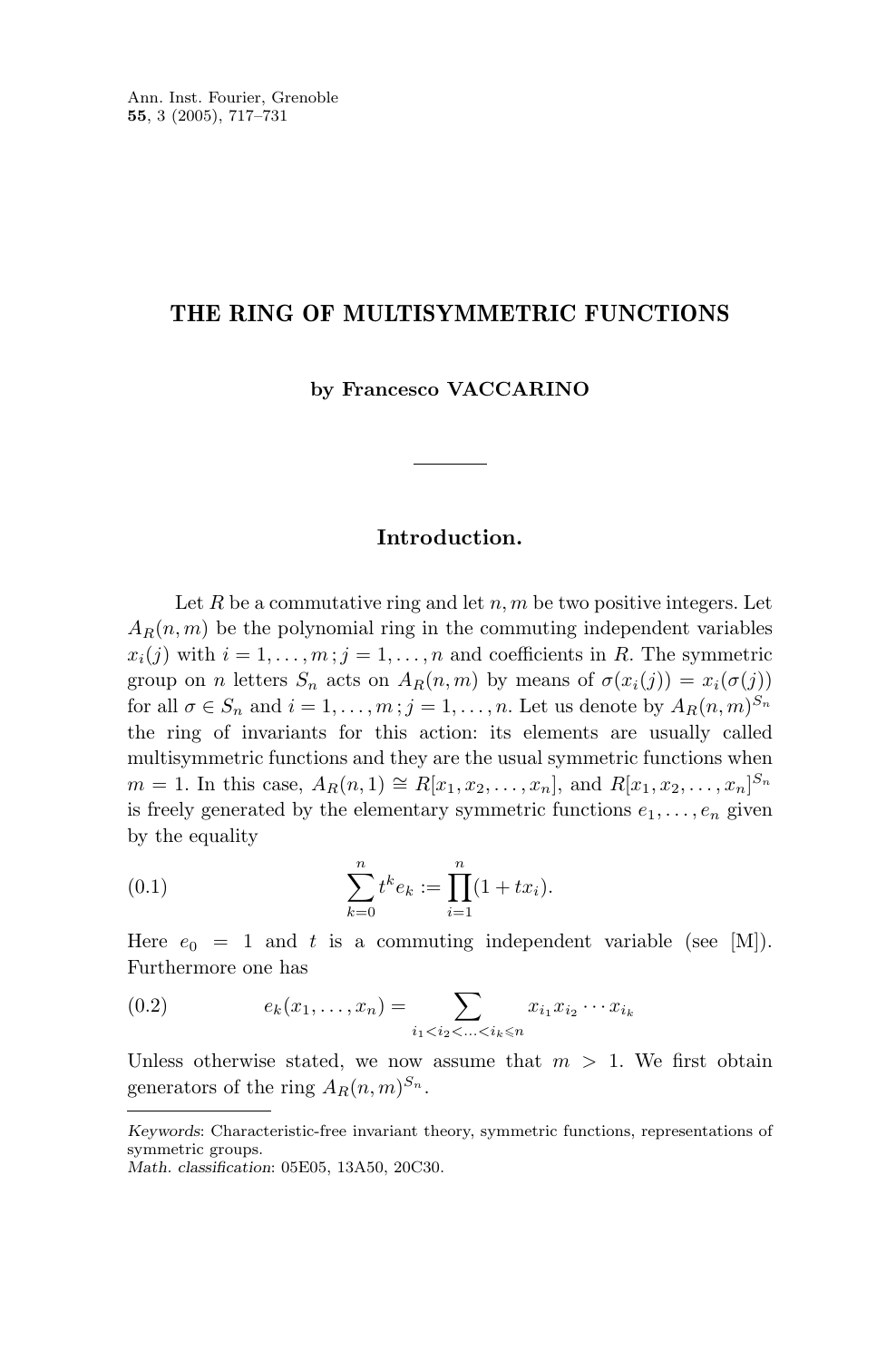Let  $A_R(m) := R[y_1, \ldots, y_m]$ , where  $y_1, \ldots, y_m$  are commuting independent variables, let  $f = f(y_1, \ldots, y_m) \in A_R(m)$  and define

(0.3) 
$$
f(j) := f(x_1(j),..., x_m(j))
$$
 for  $1 \le j \le n$ .

Notice that  $f(j) \in A_R(n,m)$  for all  $1 \leq j \leq n$  and that  $\sigma(f(j)) = f(\sigma(j)),$ for all  $\sigma \in S_n$  and  $j = 1, \ldots, n$ .

Define 
$$
e_k(f) := e_k(f(1), f(2),..., f(n))
$$
 i.e.  
(0.4) 
$$
\sum_{k=0}^n t^k e_k(f) := \prod_{i=1}^n (1 + tf(i)),
$$

where *t* is a commuting independent variable. Then  $e_k(f) \in A_R(n,m)^{S_n}$ .

One may think about the  $y_i$  as diagonal matrices in the following sense: let  $M_n(A_R(n,m))$  be the full ring of  $n \times n$  matrices with coefficients in  $A_R(n,m)$ . Then there is an embedding

$$
(0.5) \qquad \rho_n: A_R(m) \hookrightarrow M_n(A_R(n,m))
$$

given by

(0.6) 
$$
\rho_n(y_i) := \begin{pmatrix} x_i(1) & 0 & \dots & 0 \\ 0 & x_i(2) & \dots & 0 \\ 0 & 0 & \dots & x_i(n) \end{pmatrix} \text{ for } i = 1, \dots, m.
$$

Now (0.4) gives

(0.7) 
$$
\sum_{k=0}^{n} t^{k} e_{k}(f) = \prod_{j=1}^{n} (1 + t \rho_{n}(f)_{jj}) = \det(1 + t \rho_{n}(f)),
$$

where  $det(-)$  is the usual determinant of  $n \times n$  matrices.

Let  $\mathcal{M}_m$  be the set of monomials in  $A_R(m)$ . For  $\mu \in \mathcal{M}_m$  let  $\partial_i(\mu)$ denote the degree of  $\mu$  in  $y_i$ , for all  $i = 1, \ldots, m$ . We set

$$
(0.8) \qquad \partial(\mu) := (\partial_1(\mu), \dots, \partial_m(\mu))
$$

for its multidegree. The total degree of  $\mu$  is  $\sum_i \partial_i(\mu)$ . Let  $\mathcal{M}_m^+$  be the set of monomials of positive degree. A monomial  $\mu \in \mathcal{M}_m^+$  is called *primitive* it is not a power of another one. We denote by  $\mathfrak{M}_m^+$  the set of primitive monomials. We define an  $S_n$  invariant multidegree on  $A_R(n,m)$  by setting *∂*(*x*<sub>*i*</sub>(*j*)) = *∂*(*y*<sub>*i*</sub>) ∈ <sup>*Nm*</sup> for all  $1 \leqslant j \leqslant n$  and  $1 \leqslant i \leqslant m$ . If  $f \in A_R(m)$  is homogeneous of total degree *l*, then  $e_k(f)$  has total degree *kl* (for all *k* and *n*).

We are now in a position to state the first part of our result (recall that  $m > 1$ ).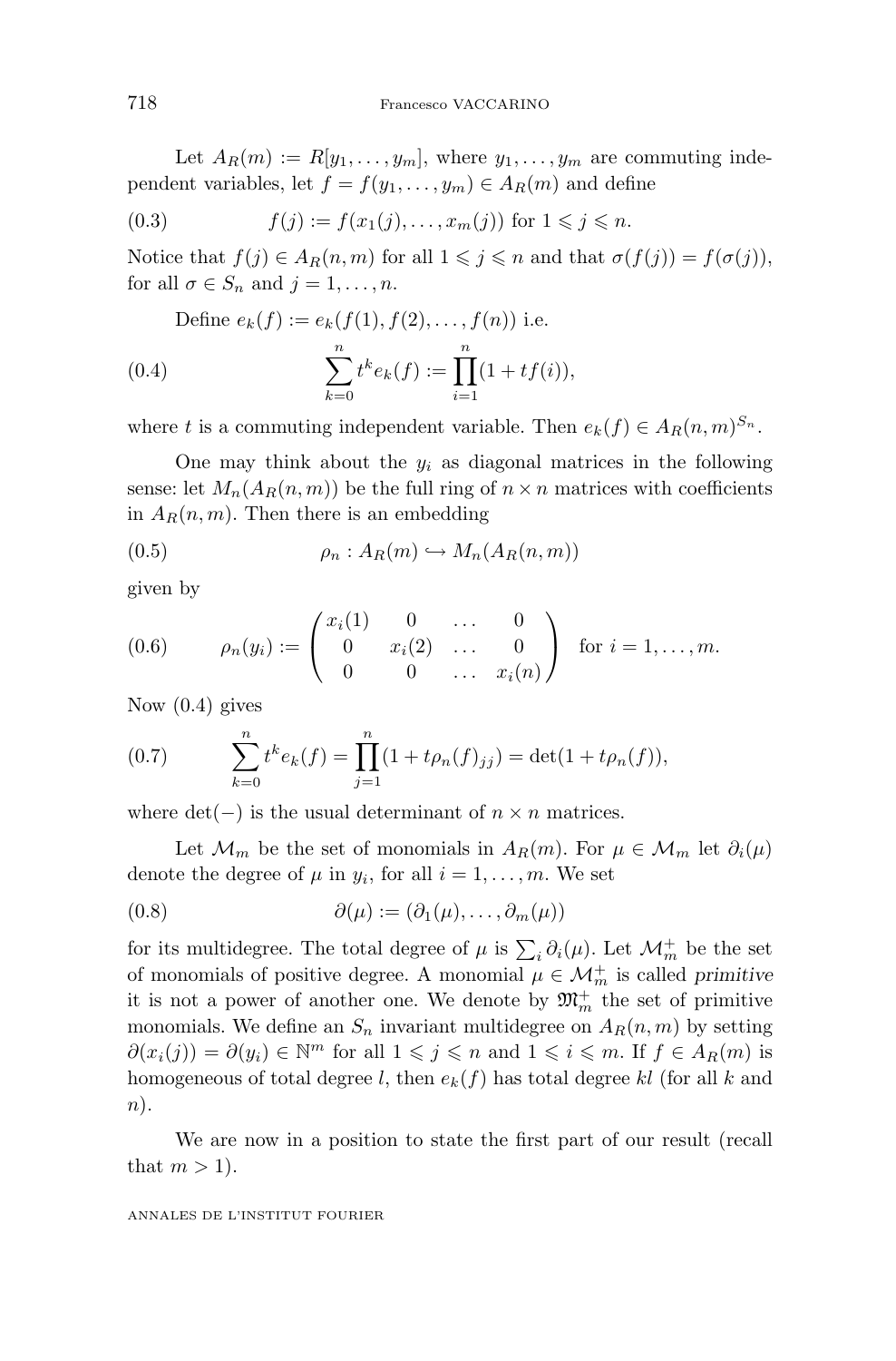Theorem 1 (generators). — *The ring of multisymmetric functions*  $A_R(n,m)^{S_n}$  *is generated by the*  $e_k(\mu)$ *, where*  $\mu \in \mathfrak{M}_m^+$ *,*  $k = 1, \ldots n$  *and the total degree of*  $e_k(\mu)$  *is less or equal than*  $m(n-1)$ *. If*  $n = p^s$  *is a power of a prime and*  $R = \mathbb{Z}$  *or*  $p \cdot 1_R = 0$ *, then at least one generator has degree equal to*  $m(n-1)$ *.* 

*If*  $R \supset \mathbb{Q}$  *then*  $A_R(n,m)^{S_n}$  *is generated by the*  $e_1(\mu)$ *, where*  $\mu \in \mathcal{M}_m^+$ and the degree of  $\mu$  is less or equal than *n*.

To obtain the relations between these generators, we need more notation on (multi)symmetric functions.

The action of  $S_n$  on  $A_R(n,1) \cong R[x_1, x_2, \ldots, x_n]$  preserves the usual degree. We denote by  $\Lambda_{R,n}^k$  the *R*-submodule of invariants of degree *k*.

Let  $q_n: R[x_1, x_2, \ldots, x_n] \longrightarrow R[x_1, x_2, \ldots, x_{n-1}]$  be given by  $x_n \mapsto 0$ and  $x_i \mapsto x_i$ , for  $i = 1, \ldots, n-1$ . This map sends  $\Lambda_{n,R}^k$  to  $\Lambda_{n-1,R}^k$  and it is easy to see that  $\Lambda_{n,R}^k \cong \Lambda_{k,R}^k$  for all  $n \geq k$ . Denote by  $\Lambda_R^k$  the limit of the inverse system obtained in this way.

The ring  $\Lambda_R := \bigoplus_{k \geqslant 0} \Lambda_R^k$  is called the ring of *symmetric functions* (over *R*).

It can be shown [M] that  $\Lambda_R$  is a polynomial ring, freely generated by the (limits of the)  $e_k$ , that are given by

(0.9) 
$$
\sum_{k=0}^{\infty} t^k e_k := \prod_{i=1}^{\infty} (1 + tx_i).
$$

Furthermore the kernel of the natural projection  $\pi_n$ :  $\Lambda_R \longrightarrow \Lambda_{n,R}$  is generated by the  $e_{n+k}$ , where  $k \geq 1$ .

In a similar way we build a limit of multisymmetric functions. For any  $a \in \mathbb{N}^m$  we set  $A_R(n, m, a)$  for the linear span of the monomials of multidegree *a*. One has

(0.10) 
$$
A_R(n,m) = \bigoplus_{a \in \mathbb{N}^m} A_R(n,m,a).
$$

Let  $\pi_n$ :  $A_R(n,m) \longrightarrow A_R(n-1,m)$  be given by

(0.11) 
$$
\pi_n(x_i(j)) = \begin{cases} 0 & \text{if } j = n \\ x_i(j) & \text{if } j \leq n-1 \end{cases}
$$
 for all *i*.

Then (see (3.5)) we prove that, for all  $a \in \mathbb{N}^m$ 

(0.12) 
$$
\pi_n(A_R(n,m,a)^{S_n}) = A_R(n-1,m,a)^{S_{n-1}}.
$$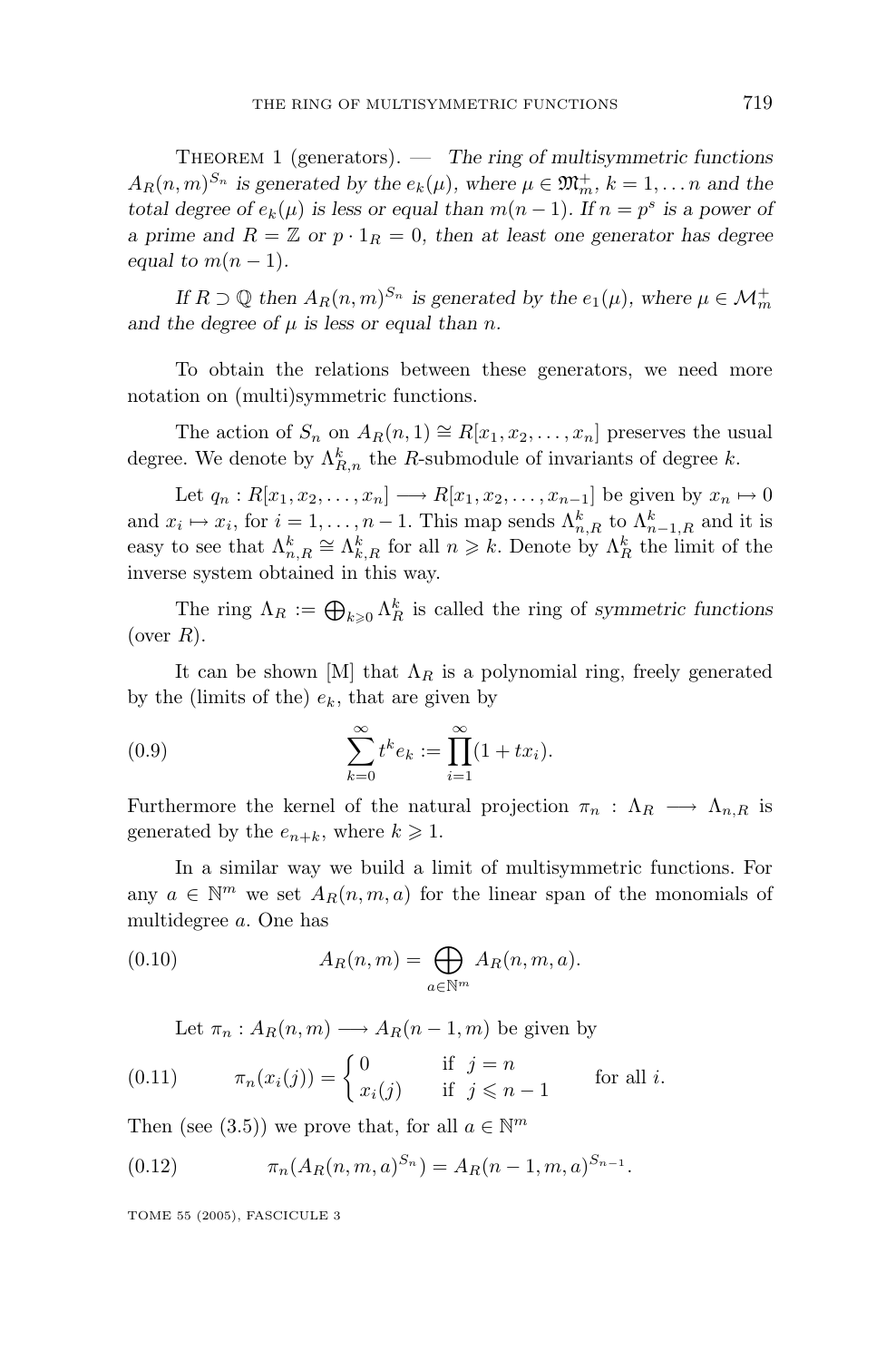For any  $a \in \mathbb{N}^m$  set

(0.13) 
$$
A_R(\infty, m, a) := \lim_{\leftarrow} A_R(n, m, a)^{S_n},
$$

where the projective limit is taken with respect to *n* over the projective system  $(A_R(n, m, a)^{S_n}, \pi_n)$ .

Set

(0.14) 
$$
A_R(\infty, m) := \bigoplus_{a \in \mathbb{N}^m} A_R(\infty, m, a).
$$

We set, by abuse of notation,

(0.15) 
$$
e_k(f) := \lim_{\leftarrow} e_k(f) \in A_R(\infty, m)
$$

with  $k \in \mathbb{N}$  and  $f \in A(m)^{+}$ , the augmentation ideal, i.e.

(0.16) 
$$
\sum_{k=0}^{\infty} t^k e_k(f) := \prod_{j=1}^{\infty} (1 + tf(j)).
$$

Then  $e_k$  is a homogeneous polynomial of degree k. Now, if  $f =$  $\sum_{\mu \in \mathcal{M}_m^+} \lambda_{\mu} \mu$ , we set

(0.16) 
$$
e_k(f) := \sum_{\alpha} \lambda^{\alpha} e_{\alpha}
$$

where  $\alpha := (\alpha_{\mu})_{\mu \in \mathcal{M}_m^+}$  is such that  $\alpha_{\mu} \in \mathbb{N}, \sum_{\mu \in \mathcal{M}_m^+} \alpha_{\mu} \leq k$  and  $\lambda^{\alpha} := \prod_{\mu \in \mathcal{M}_m^+} \lambda^{\alpha_{\mu}}.$ 

We can now state the second part of our main result.

THEOREM 2 (relations). — (1) The ring  $A_R(\infty, m)$  is a polynomial *ring, freely generated by the (limits of) the*  $e_k(\mu)$ *, where*  $\mu \in \mathfrak{M}_m^+$  and  $k \in \mathbb{N}$ .

*The kernel of the natural projection*

$$
A_R(\infty, m) \longrightarrow A_R(n,m)^{S_n}
$$

*is generated as R-module by the coefficients*  $e_{\alpha}$  *of the elements* 

 $e_{n+k}(f)$ *,* where  $k \ge 1$  *and*  $f \in A_R(m)^+$ *.* 

(2) If  $R \supset \mathbb{Q}$  then  $A_R(\infty, m)$  is freely generated by the  $e_1(\mu)$ , where  $\mu \in \mathcal{M}_m^+$ .

*The kernel of the natural projection is generated as an ideal by the*  $e_{n+1}(f)$ *, where*  $f \in A_R(m)^+$ *.*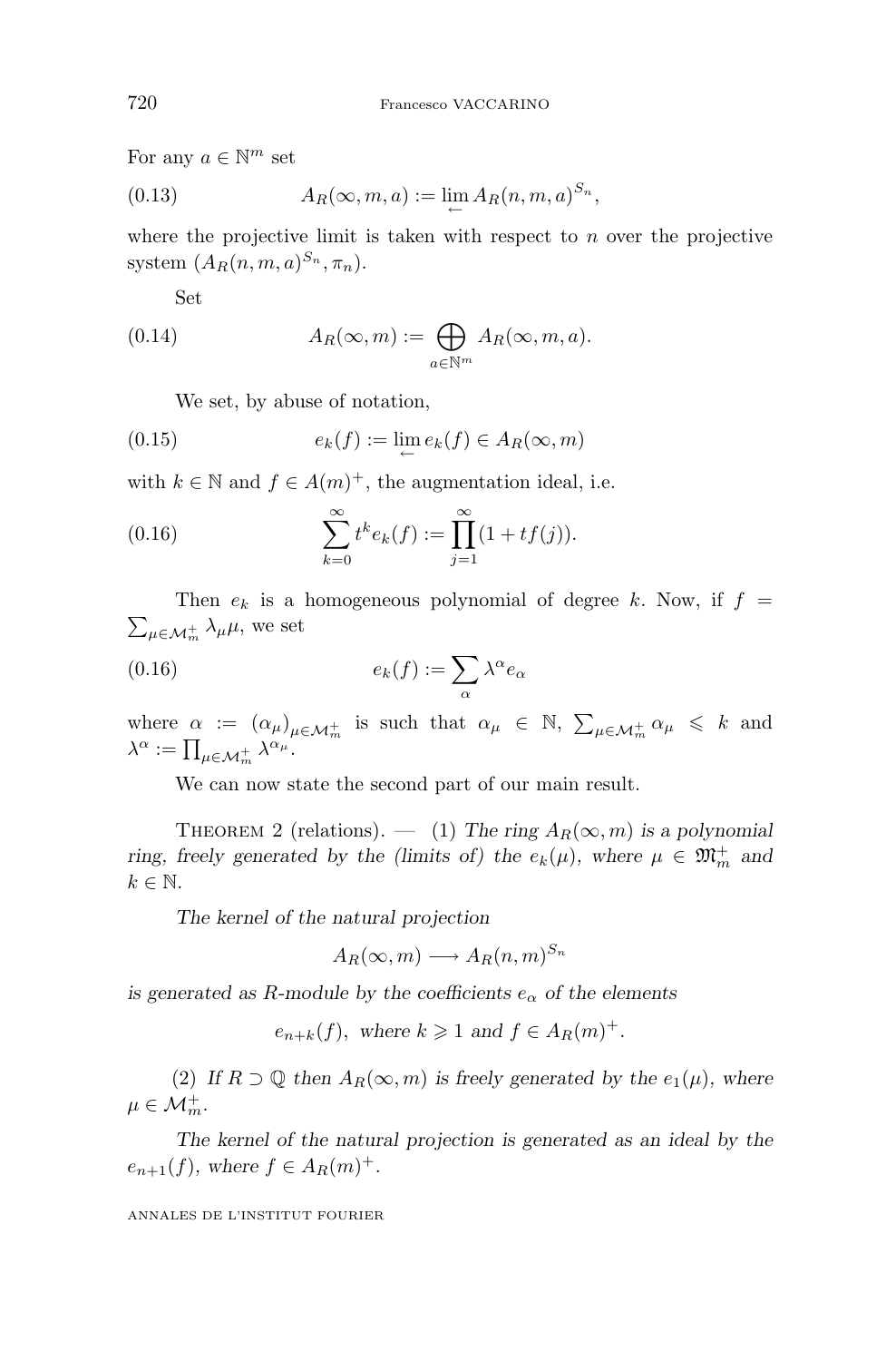In Dalbec's paper [D] generators and relations are found in the case where  $R \supset \mathbb{Q}$ . The relations found there are actually the same we find: indeed what Dalbec calls *monomial multisymmetric functions* are exactly those  $e_{\alpha}$  we introduced in (0.17), so that his Proposition 1.9 is a special case of our Proposition 3.1(1) when  $R \supset \mathbb{Q}$ . Another paper on this theme, giving a minimal presentation when the base ring is a characteristic 2 field, is [A]. Again, its main results on multisymmetric functions are a corollary of ours when *R* is a characteristic 2 field.

The results of this paper were presented in 1997 at a congress on algebraic groups representations in Ascona (CH) organized by H.P. Kraft. They are published only now for personal reasons.

#### **1. Notations and basic facts.**

The monomials of  $A_R(n,m)$  form a *R*-basis, permuted by the action of *Sn*. Thus, the sums of monomials over the orbits form a *R*-basis of the ring of multisymmetric functions. We now introduce some notation and preliminary results concerning these functions and orbit sums.

Let  $k \in \mathbb{N}$ , we denote by **f** the sequence  $(f_1 \ldots, f_k)$  in  $A_R(m)$  and by  $\alpha$  the element  $(\alpha_1, \ldots, \alpha_k) \in \mathbb{N}^k$ , where  $\sum \alpha_j \leq n$ . Let  $t_1, \ldots, t_k$  be commuting independent variables, we set as usual  $t^{\alpha} := \prod_i t_i^{\alpha_i}$ . We define elements  $e_{\alpha}(\mathbf{f}) \in A_R(n,m)^{S_n}$  by

$$
(1.1) \qquad \sum_{\alpha} t^{\alpha} e_{\alpha}(\mathbf{f}) := \det \left( 1 + \sum_{h} t_h \rho_n(f_h) \right) = \prod_{i=1}^{n} \left( 1 + \sum_{h} t_h f_h(i) \right).
$$

*Example 1.1.* — Let  $n = 3$  and  $f, g \in A_R(m)$  then

$$
e_{(2,1)}(f,g) = f(1)f(2)g(3) + f(1)g(2)f(3) + g(1)f(2)f(3).
$$

If  $n = 4$  then

$$
e_{(2,1)}(f,g) = f(1)f(2)g(3) + f(1)g(2)f(3) + g(1)f(2)f(3)
$$
  
+  $f(1)f(2)g(4) + f(1)g(2)f(4) + g(1)f(2)f(4)$   
+  $f(1)f(3)g(4) + f(1)g(3)f(4) + g(1)f(3)f(4)$   
+  $f(2)f(3)g(4) + f(2)g(3)f(4) + g(2)f(3)f(4)$ 

Let  $k = m$  and  $f_j = y_j$  for  $j = 1, \ldots, m$ , then the  $e_\alpha(\mathbf{y}) =$  $e_{(\alpha_1,\ldots,\alpha_m)}(y_1,\ldots,y_m)$  where  $\sum \alpha_j \leq n$  are the well–known *elementary*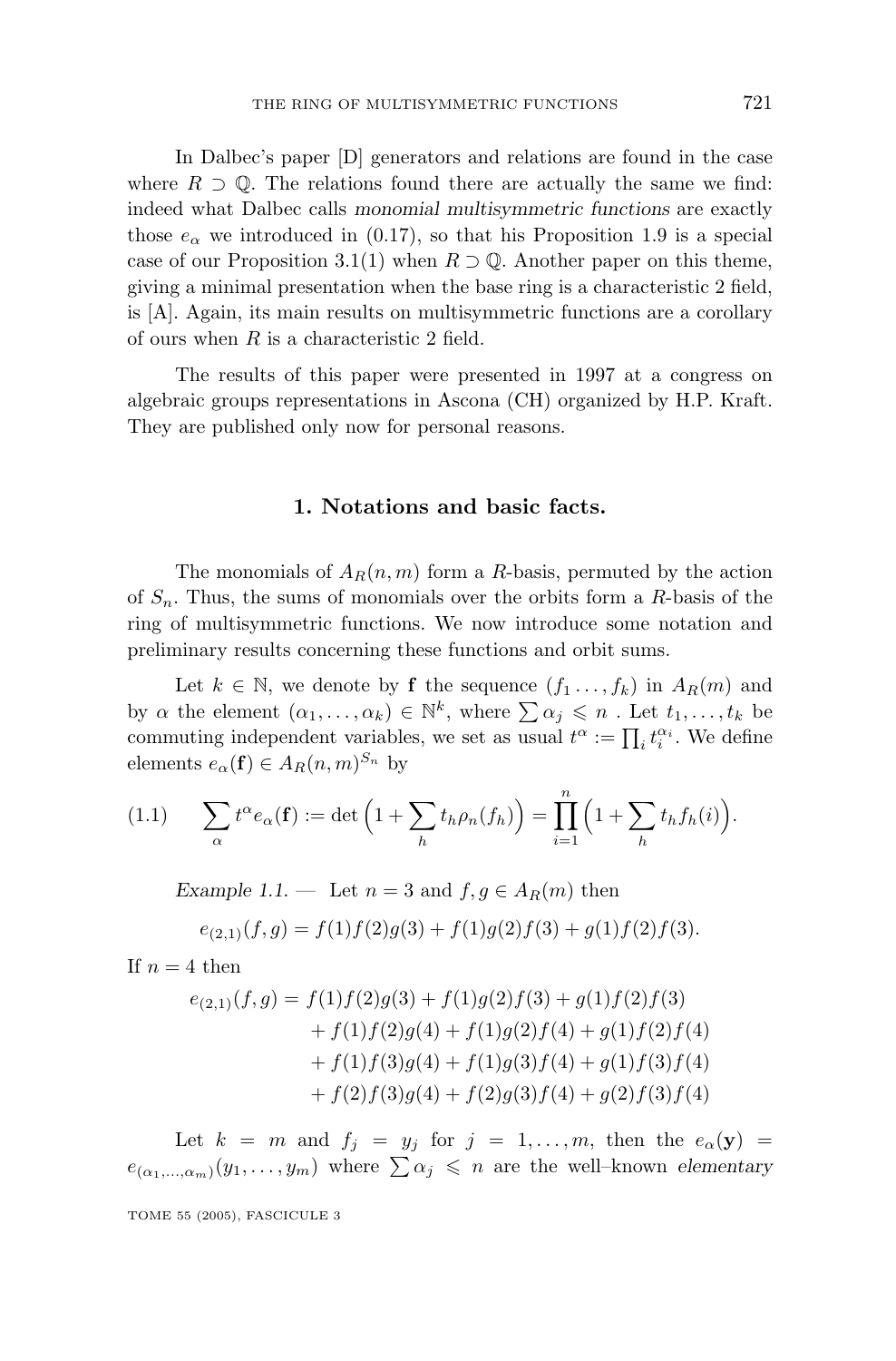*multisymmetric functions.* These generate  $A_R(n,m)^{S_n}$  when  $R \supset \mathbb{O}$  (see [G] or [W]), and satisfy

(1.2) 
$$
\sum_{\alpha} t^{\alpha} e_{\alpha}(\mathbf{y}) = \det \left( 1 + \sum_{j} t_{j} \rho_{n}(y_{j}) \right) = \prod_{i=1}^{n} \left( 1 + \sum_{j=1}^{m} t_{j} x_{j}(i) \right).
$$

LEMMA 1.2. — *The multisymmetric function*  $e_{(\alpha_1,\dots,\alpha_k)}(f_1,\dots,f_k)$ *is the orbit sum (under the considered action of*  $S_n$ ) of

$$
f_1(1)f_1(2)\cdots f_1(\alpha_1)f_2(\alpha_1+1)\cdots f_2(\alpha_1+\alpha_2)\cdots f_k\left(\sum_h \alpha_h\right).
$$

*Proof.* — Let *E* be the set of mappings  $\phi$ : {1,...,n}  $\rightarrow$  {1,...,k+1}. We define a mapping  $\phi \mapsto \phi^*$  of *E* into  $\mathbb{N}^{k+1}$  by putting  $\phi^*(i)$  equal to the cardinality of  $\phi^{-1}(i)$ . For two elements  $\phi_1, \phi_2$  of *E*, to satisfy  $\phi_1^* = \phi_2^*$  it is necessary and sufficient that there should exist  $\sigma \in S_n$  such that  $\phi_2 = \phi_1 \circ \sigma$ . Set  $f_{k+1} := 1_R$  and  $E(\alpha) := \{ \phi \in E \mid \phi^* = (\alpha_1, \dots, \alpha_k, n - \sum_i \alpha_i) \},\$  then we have

(1.3) 
$$
e_{\alpha}(\mathbf{f}) = \sum_{\phi \in E(\alpha)} f_{\phi(1)}(1) f_{\phi(2)}(2) \cdots f_{\phi(n)}(n)
$$

and the lemma is proved.

It is clear that  $e_{(\alpha_1,...,\alpha_k)}(f_1,...,f_k) = e_{(\alpha_{\tau(1)},...,\alpha_{\tau(k)})}(f_{\tau(1)},...,f_{\tau(k)})$ for all  $\tau \in S_k$ . If two entries are equal, say  $f_1 = f_2$ , then, by (1.1)

$$
(1.4) \qquad e_{(\alpha_1,\ldots,\alpha_k)}(f_1,\ldots,f_k) = \frac{(\alpha_1+\alpha_2)!}{\alpha_1!\alpha_2!} \, e_{(\alpha_1+\alpha_2,\ldots,\alpha_k)}(f_1,f_3\ldots,f_k).
$$

Let  $\mathbb{N}^{(\mathcal{M}_{m}^{+})}$  be the set of functions  $\mathcal{M}_{m}^{+} \longrightarrow \mathbb{N}$  with finite support. We set

(1.5) 
$$
|\alpha| := \sum_{\mu \in \mathcal{M}_m^+} \alpha(\mu).
$$

Let  $\alpha \in \mathbb{N}^{(\mathcal{M}_m^+)}$ , then there exist  $k \in \mathbb{N}$  and  $\mu_1, \ldots, \mu_k \in \mathcal{M}_m^+$  such that  $\alpha(\mu_i) = \alpha_i \neq 0$  for  $i = 1, \ldots, k$  and  $\alpha(\mu) = 0$  when  $\mu \neq \mu_1, \ldots, \mu_k$ . We set

$$
(1.6) \qquad \qquad e_{\alpha} := e_{(\alpha_1,\ldots,\alpha_k)}(\mu_1,\ldots,\mu_k),
$$

i.e. we substitute  $(\mu_1, \ldots, \mu_k)$  to variables in the elementary multisymmetric function  $e_{(\alpha_1,\ldots,\alpha_k)}(y_1,\ldots,y_k)$ .

$$
\Gamma
$$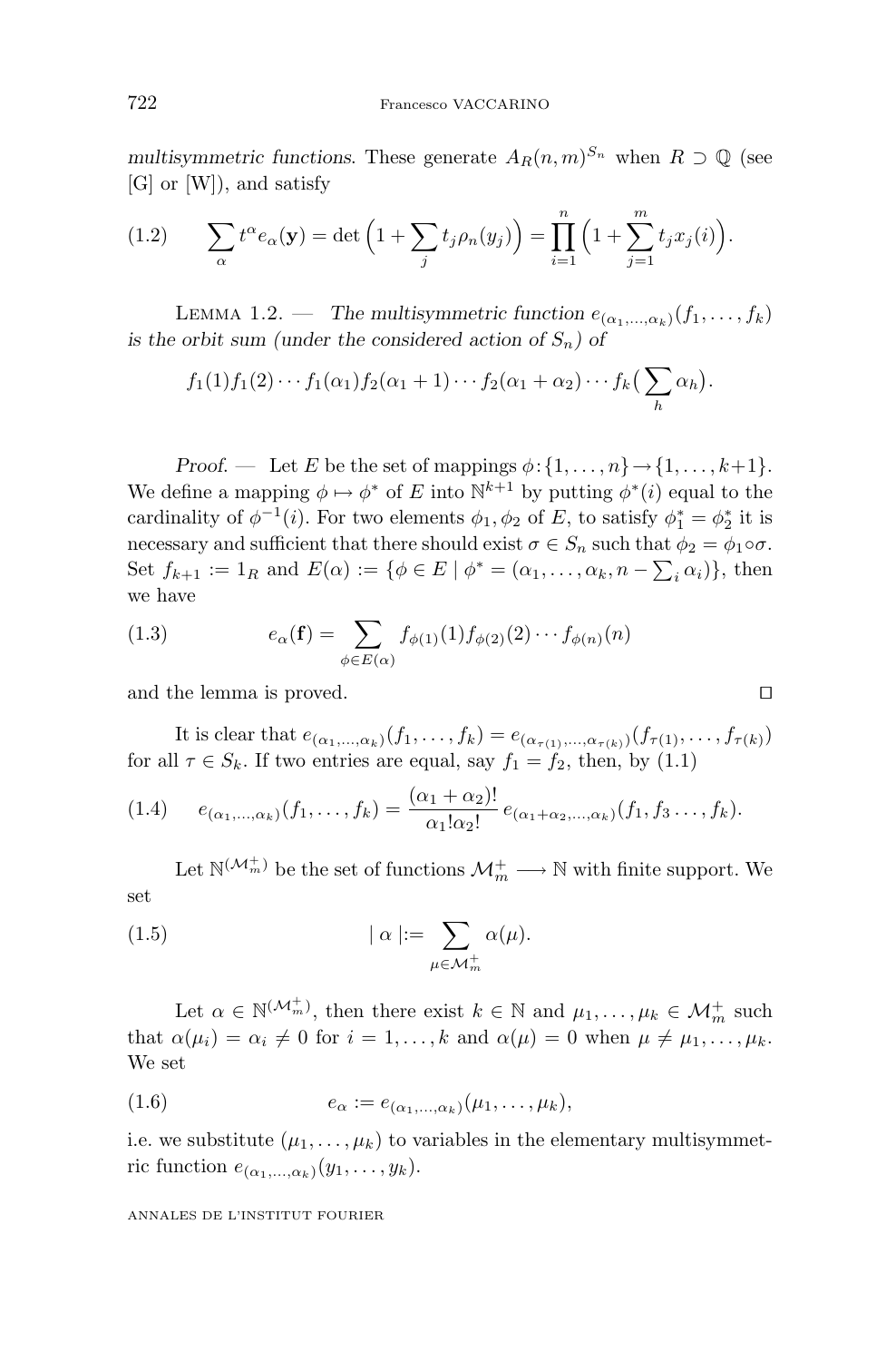Then

(1.7) 
$$
\sum_{|\alpha| \leqslant n} t^{\alpha} e_{\alpha} = \prod_{i=1}^{n} \Big( 1 + \sum_{\mu \in \mathcal{M}_m^+} t_{\mu} \mu(i) \Big),
$$

where  $t_{\mu}$  are commuting independent variables indexed by monomials and

(1.8) 
$$
t^{\alpha} := \prod_{\mu \in \mathcal{M}_m^+} t^{\alpha(\mu)}_{\mu}
$$

for all  $\alpha \in \mathbb{N}^{(\mathcal{M}_m^+)}$ .

If  $\alpha \in \mathbb{N}^{(\mathcal{M}_m^+)}$  is such that  $\alpha(\mu) = k$  for some  $\mu \in \mathcal{M}_m^+$  and  $\alpha(\nu) = 0$ for all  $\nu \in \mathcal{M}_m^+$  with  $\nu \neq \mu$ , we see that  $e_\alpha = e_k(\mu)$ , the *k*-th elementary symmetric function evaluated at  $(\mu(1), \mu(2), \ldots, \mu(n)).$ 

LEMMA 1.3. — *Given a monomial*  $\mu \in A_R(n,m)$ *, there exist*  $\mu_1, \ldots, \mu_n \in A_R(m)$  *such that*  $\mu = \mu_1(1) \cdots \mu_n(n)$ .

Proof. — Let 
$$
\mu = \prod_{ij} x_i(j)^{a_{ij}}
$$
 then  $\mu_j = \prod_i y_i^{a_{ij}}$  for  $j = 1, ..., n$ .  $\Box$ 

Proposition 1.4. — *The set*

$$
\mathcal{B}_{n,m,R} := \{e_{\alpha} : |\alpha| \leqslant n\}
$$

*is a R-basis of*  $A_R(n,m)^{S_n}$ .

*The set*

$$
\mathcal{B}_{n,m,a,R} := \{ e_{\alpha} : \mid \alpha \mid \leqslant n \text{ and } \partial(e_{\alpha}) = a \}
$$

*is a R*-basis of  $A_R(n, m, a)^{S_n}$ , for all  $a \in \mathbb{N}^m$ .

*Proof.* — By Lemma 1.2 and (1.6), the  $e_\alpha$  are a complete system of representatives (for the action of  $S_n$ ) of the orbit sums of the products

$$
\{\mu_1(1)\mu_2(2)\cdots\mu_n(n)\,:\,\mu_i\in\mathcal{M}_m\,,\,i=1,\ldots,n\}.
$$

So the first statement follows by Lemma 1.3.

Notice that  $\partial(e_{\alpha}) = \sum_{\mu \in \mathcal{M}_m^+} \alpha_{\mu} \partial(\mu)$  to prove the second statement.  $\Box$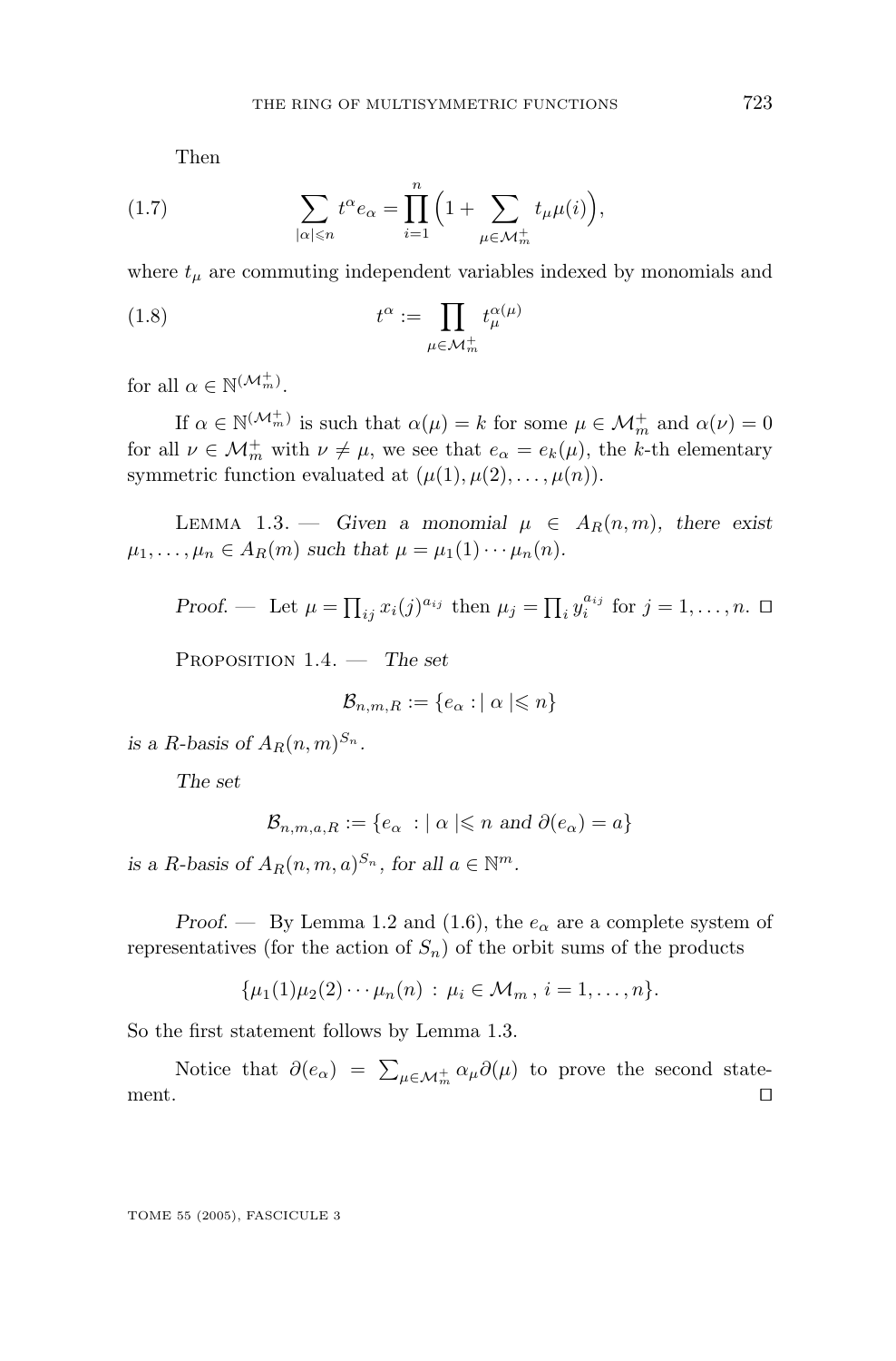#### **2. Generators.**

Let us calculate the product between two elements  $e_{\alpha}, e_{\beta} \in \mathcal{B}_{n,m,R}$  of the basis  $\mathcal{B}_{n,m,R}$ .

THEOREM 2.1 (Product Formula). — Let  $k, h \in \mathbb{N}$ ,  $f_1, \ldots, f_k$  $g_1, \ldots, g_h \in A_R(m)$  and  $t_1, \ldots, t_k, s_1, \ldots, s_h$  be commuting independent *variables. Set as in (1.1)*

 $e_{\alpha}(\mathbf{f}) := e_{(\alpha_1, \dots, \alpha_k)}(f_1, \dots, f_k)$  *and*  $e_{\beta}(\mathbf{g}) := e_{(\beta_1, \dots, \beta_k)}(g_1, \dots, g_k)$ . *Then*

$$
e_{\alpha}(\mathbf{f})e_{\beta}(\mathbf{g}) = \sum_{\gamma} e_{\gamma}(\mathbf{f}, \mathbf{g}, \mathbf{fg}),
$$

*where*  $\mathbf{fg} := (f_1g_1, f_1g_2, \ldots, f_1g_h, f_2g_1, \ldots, f_2g_h, \ldots, f_kg_h)$  and  $\gamma := (\gamma_{10},$ *...,γk*<sup>0</sup>*, γ*01*,...,γ*<sup>0</sup>*h, γ*11*, γ*12*,...,γkh*) *are such that*

$$
\begin{cases}\n\gamma_{ij} \in \mathbb{N} \\
|\gamma| \leq n \\
\sum_{j=0}^{h} \gamma_{ij} = \alpha_i \text{ for } i = 1, \dots, k \\
\sum_{i=0}^{k} \gamma_{ij} = \beta_j \text{ for } j = 1, \dots, h.\n\end{cases}
$$

*Proof* . — The result follows from  $\sqrt{5}$ *<sup>α</sup>j<sup>n</sup>* П *k j*=1  $t_j^{\alpha_j}e_{\alpha}({\bf f})\bigg)\bigg(-\sum_{j=1}^j\sum_{\alpha,\beta_j}$  $∑$  *β*<sub>*l*</sub> ≤*n* П *h l*=1  $s_l^{\beta_l}e_{\beta}(\mathbf{g})$  $\setminus$  $=\left(\sum\right)$ *α*  $t^{\alpha}e_{\alpha}(\mathbf{f})$   $\left(\sum_{n=1}^{\infty}$ *β*  $s^{\beta}e_{\beta}(\mathbf{g})$  $=\prod_{i=1}^n\Bigg($  $1+\sum_{k=1}^{k}$ *j*=1  $\left(t_j f_j(i)\right) \prod_{i=1}^n \Bigg($  $1+\sum_{i=1}^h$ *l*=1  $s_{l}g_{l}(i)$  $\setminus$  $=\prod_{i=1}^n\Bigg($  $1+\sum_{k=1}^{k}$ *j*=1  $t_j f_j(i) + \sum^h$ *l*=1  $s_{l}g_{l}(i) + \sum$ *j,l*  $t_j s_l f_j(i) g_l(i)$  $\setminus$ *.*

Introduce the new variables  $u_{jl}$  with  $j = 1, \ldots, k$  and  $l = 1, \ldots, h$ , then

$$
\prod_{i=1}^{n} \left( 1 + \sum_{j=1}^{k} t_j f_j(i) + \sum_{l=1}^{h} s_l g_l(i) + \sum_{j,l} t_j s_l f_j(i) g_l(i) \right)
$$
\n
$$
= \prod_{i=1}^{n} \left( 1 + \sum_{j=1}^{k} t_j f_j(i) + \sum_{l=1}^{h} s_l g_l(i) + \sum_{j,l} u_{jl}(i) g_l(i) \right)
$$
\n
$$
= \sum_{\gamma} v^{\gamma} e_{\gamma}(\mathbf{f}, \mathbf{g}, \mathbf{fg})
$$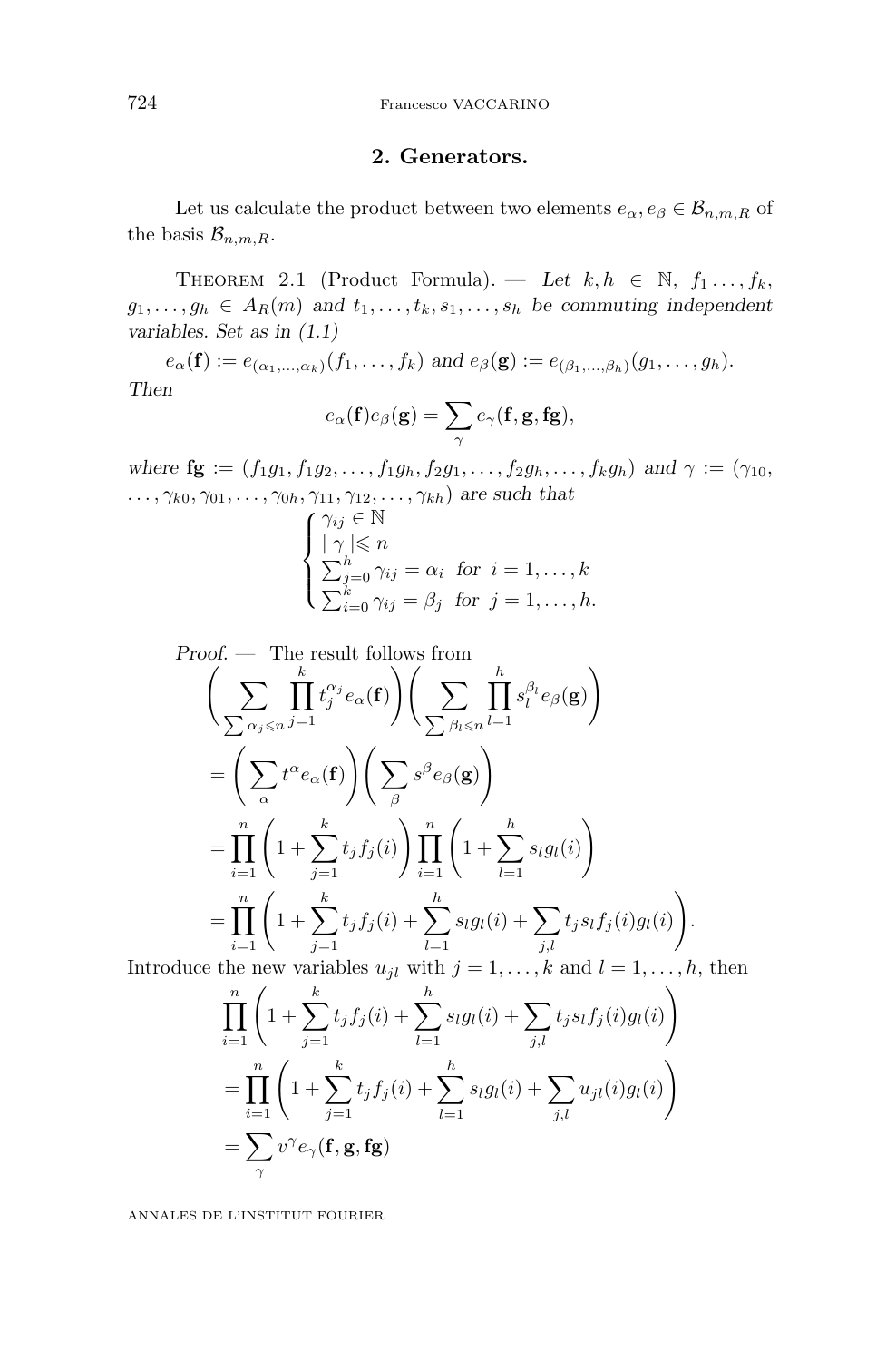where *v* is the cumulative variable *t*, *s*, *u*. Then substitute  $u_{il} = t_i s_l$  to obtain

$$
\begin{split} &\sum_{\gamma}v^{\gamma}e_{\gamma}(\mathbf{f},\mathbf{g},\mathbf{fg})\\ &=\sum_{\gamma}\Bigg(\prod_{a=1}^{k}t_a^{\gamma_{a0}}\prod_{b=1}^{h}s_b^{\gamma_{0b}}\prod_{a=1}^{k}\prod_{b=1}^{h}(t_as_b)^{\gamma_{ab}}e_{\gamma}(\mathbf{f},\mathbf{g},\mathbf{fg})\Bigg), \end{split}
$$

where  $\mathbf{fg} = (f_1g_1, f_1g_2, \ldots, f_kg_1, \ldots, f_kg_h)$  and  $\gamma$  satisfy the condition of the theorem.

Example 2.2. Let us calculate in 
$$
A_R(2,3)^{S_2}
$$
  
\n
$$
e_{(1,1)}(a,b)e_2(c) = \sum_{0 \le k,h \le 1} e_{(1-k,1-h,2-k-h,h,k)}(a,b,c,ac,bc) = e_{(1,1)}(ac,bc),
$$
\nsince  $1 - k + 1 - h + 2 - k - h + h + k = 4 - k - h \le 2$ .

COROLLARY 2.3. — Let  $k \in \mathbb{N}$ ,  $a_1, \ldots, a_k \in A_R(m)$ ,  $\alpha = (\alpha_1, \ldots, \alpha_k)$  $\in \mathbb{N}^k$  with  $\sum \alpha_j \leqslant n$ . Then  $e_{(\alpha_1,\ldots,\alpha_k)}(a_1,\ldots,a_k)$  belongs to the subring of  $A_R(n,m)^{S_n}$  generated by the  $e_i(\mu)$ , where  $i = 1, \ldots, n$  and  $\mu$  is a monomial *in the*  $a_1, \ldots, a_k$ *.* 

*Proof.* — We prove the claim by induction on  $\sum_j \alpha_j$  (notice that  $1 \le k \le \sum_j \alpha_j$  assuming that  $\alpha_i > 0$  for all *i*. If  $\sum_j \alpha_j = 1$  then  $k = 1$  and  $e_{(\alpha_1,\ldots,\alpha_k)}(a_1,\ldots,a_k) = e_1(a_1)$ . Suppose the claim true for all  $e_{(\beta_1,\ldots,\beta_h)}(b_1,\ldots,b_h)$  with  $b_1,\ldots,b_h \in A_R(m)$  and  $\sum_i \beta_i < \sum_j \alpha_j$ . Let  $k, a_1, \ldots, a_k, \alpha$  be as in the statement, then we have by Theorem 2.1

$$
e_{\alpha_1}(a_1)e_{(\alpha_2,...,\alpha_k)}(a_2,...,a_k) = e_{(\alpha_1,...,\alpha_k)}(a_1,...,a_k) + \sum e_{\gamma}(a_1,...,a_k,a_1a_2,...,a_1a_k),
$$

where

$$
\gamma = (\gamma_{10}, \gamma_{01}, \ldots, \gamma_{0h}, \gamma_{11}, \gamma_{12}, \ldots, \gamma_{1h})
$$

with  $h = k - 1$ ,  $\sum_{j=0}^{h} \gamma_{1j} = \alpha_1$  with  $\sum_{j=1}^{h} \gamma_{1j} > 0$ , and  $\gamma_{0j} + \gamma_{1j} = \alpha_j$  for  $j = 1, \ldots, h$ . Thus

$$
\gamma_{10} + \gamma_{01} + \ldots + \gamma_{0h} + \gamma_{11} + \ldots + \gamma_{1h} = \sum_{j} \alpha_j - \sum_{j=1}^{h} \gamma_{1j} < \sum_{j} \alpha_j.
$$

Hence

$$
e_{(\alpha_1,...,\alpha_k)}(a_1,...,a_k) = e_{\alpha_1}(a_1)e_{(\alpha_2,...,\alpha_k)}(a_2,...,a_k) - \sum e_{\gamma}(a_1,...,a_k,a_1a_2,a_1a_3,...,a_1a_k),
$$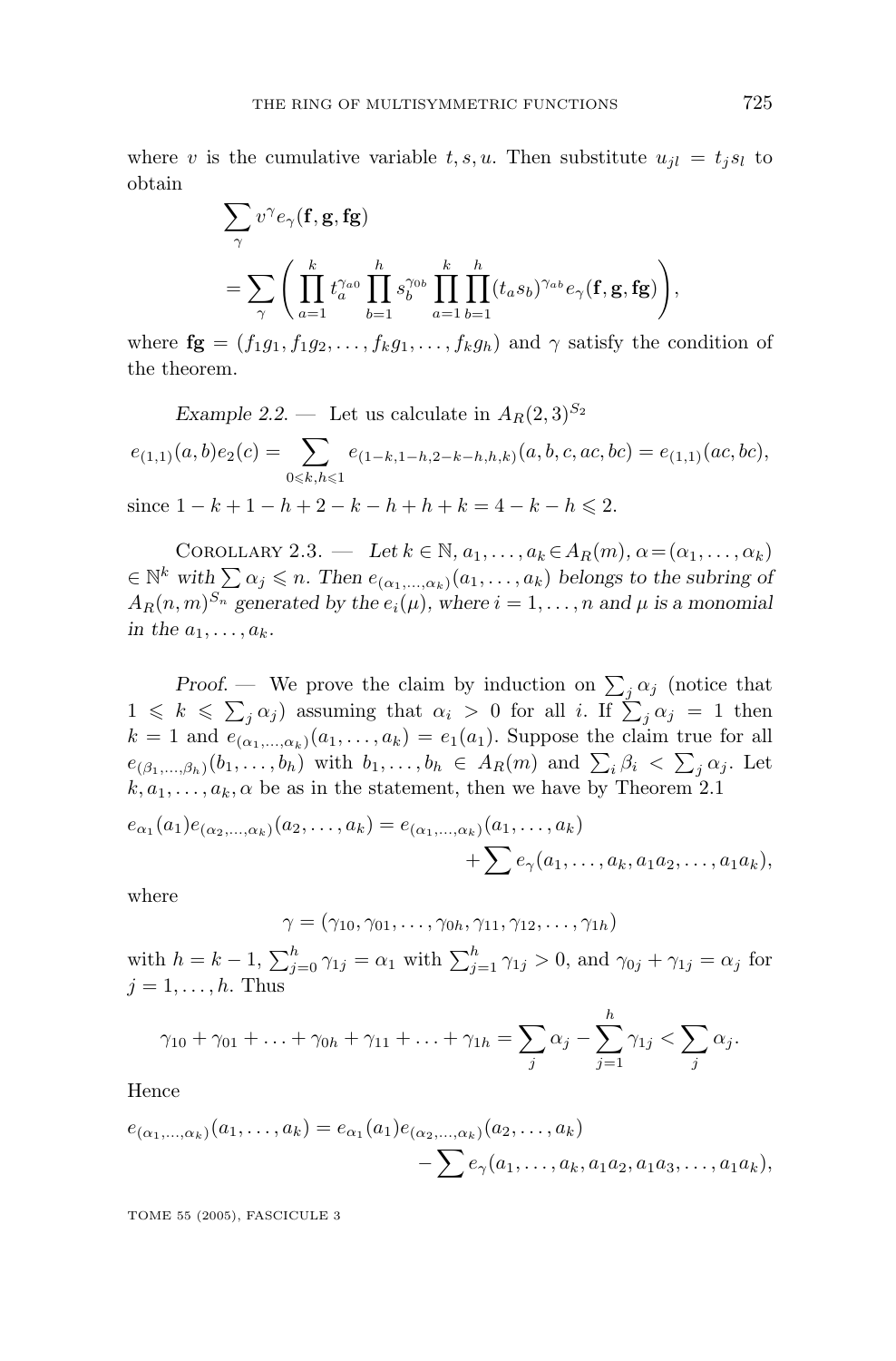where  $\sum_{r,s} \gamma_{rs} < \sum_{j} \alpha_j$ . So the claim follows by induction hypothesis.

*Example 2.4.* — Consider  $e_{(2,1)}(a,b)$  in  $A_R(3,m)$  as in Example 1.2, then

$$
e_{(2,1)}(a,b) = e_2(a)e_1(b) - e_{(1,1)}(a,ab) = e_2(a)e_1(b) - e_1(a)e_1(ab) + e_1(a^2b).
$$

We now recall some basic facts about classical symmetric functions, for further reading on this topic see [M].

We have another distinguished kind of functions in  $\Lambda_R$  beside the elementary symmetric ones: the *power sums*.

For any  $r \in \mathbb{N}$  the *r*-th power sum is

$$
p_r := \sum_{i \geqslant 1} x_i^r.
$$

Let  $g \in \Lambda_R$ , set  $g \cdot p_r = g(x_1^r, x_2^r, \ldots, x_k^r, \ldots)$ , this is again a symmetric function. Since the  $e_i$  generate  $\Lambda_R$  we have that  $g \cdot p_r$  can be expressed as a polynomial in the *ei*. In particular,

$$
P_{h,k} := e_h \cdot p_k
$$

is a polynomial in the *ei*.

PROPOSITION 2.5. — *For all*  $f \in A_R(m)$ , and  $k, h \in \mathbb{N}$ ,  $e_h(f^k)$ *belongs to the subring of*  $A_R(n,m)^{S_n}$  *generated by the*  $e_i(f)$ *.* 

*Proof.* — Let  $f \in A_R(m)$  and consider  $e_h(f^k) \in A_R(n,m)^{S_n}$ , we have (see Introduction)

$$
e_h(f^k) = e_h(f(1)^k, \dots, f(n)^k) = P_{h,k}(e_1(f(1), \dots, f(n)), \dots, e_n(f(1), \dots, f(n)))
$$
  
...,  $f(n)$ )

and the result is proved.

We are now ready to prove Theorem 1 stated in the introduction.

*Proof of Theorem 1.* — Recall that a monomial  $\mu \in \mathcal{M}_m^+$  is called *primitive* if it is not a power of another one and we denote by  $\mathfrak{M}_m^+$  the set of primitive monomials. The elements  $e_{\alpha} \in \mathcal{B}_{n,m,R}$ , that form a *R*-basis by Proposition 1.4, can be expressed as polynomials in  $e_i(\mu)$  with  $i = 1, \ldots, n$ and  $\mu \in \mathcal{M}_m^+$ , by Corollary 2.3. If  $\mu = \nu^k$  with  $\nu \in \mathfrak{M}_m^+$ , then  $e_i(\mu)$  can be expressed as a polynomial in the  $e_j(\nu)$ , by Proposition 2.5. Since for all  $\mu \in \mathcal{M}_m^+$  there exist  $k \in \mathbb{N}$  and  $\nu \in \mathfrak{M}_m^+$  such that  $\mu = \nu^k$ , we have that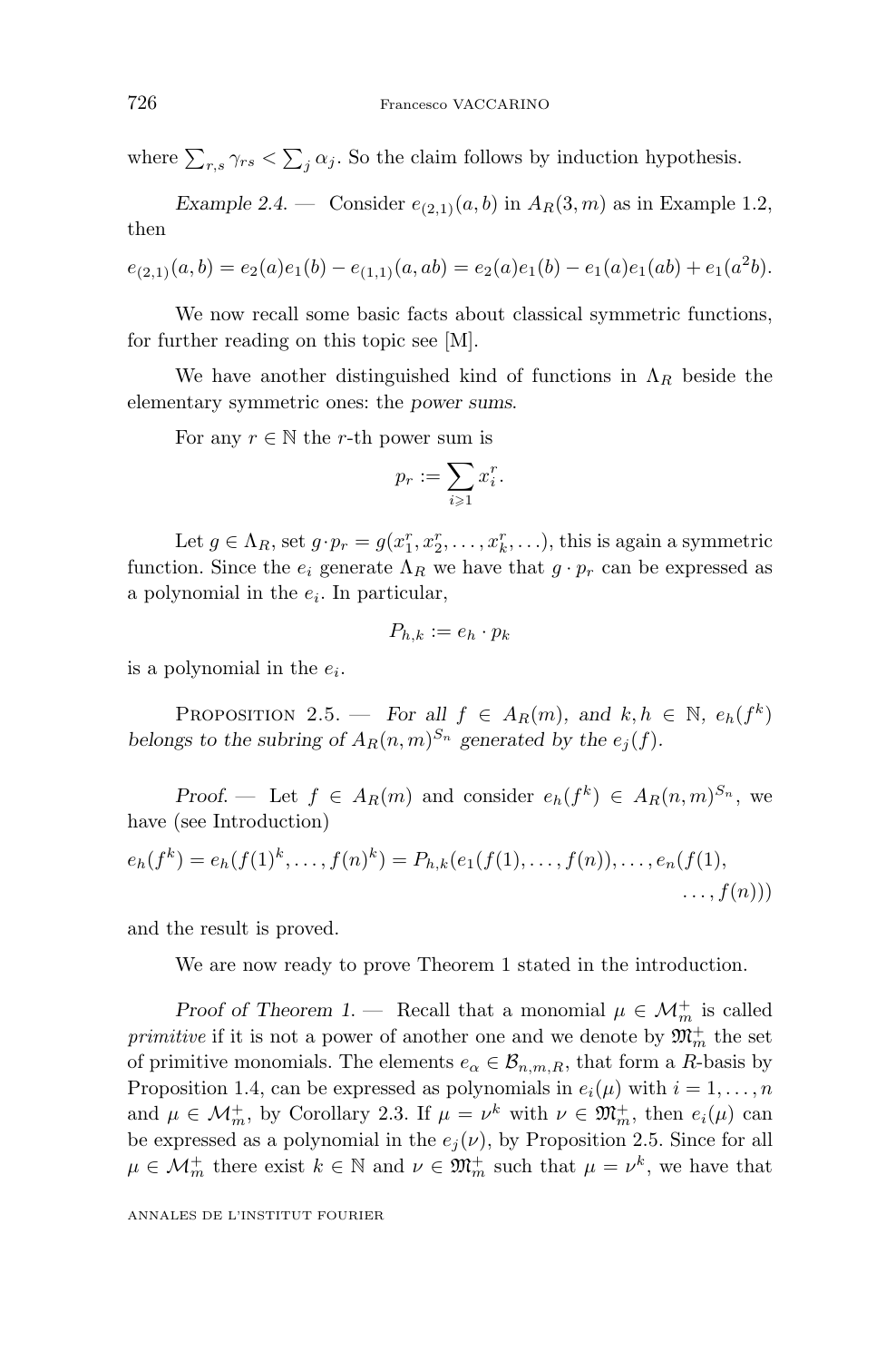$A(n, m)^{S_n}$  is generated as a commutative ring by the  $e_j(\nu)$ , where  $\nu \in \mathfrak{M}_m^+$ and  $j = 1, ..., n$ .

The theorem then follows by the following result due to Fleischmann [F]: the ring  $A_R(n,m)^{S_n}$  is generated by elements of total degree  $\ell \leq m(n-1)$ , for any commutative ring R, with sharp bound if  $n = p^s$  a power of a prime and  $R = \mathbb{Z}$  or  $p \cdot 1_R = 0$ . If  $R \supset \mathbb{Q}$  then the result follows from Newton's Formulas and a well–known result of H.Weyl  $(\text{see } [G], [W]).$ 

#### **3. Relations.**

We write a generating series for the orbits of monomials

(3.1) 
$$
G_n(t) := \prod_{i=1}^n \left(1 + \sum_{\mathcal{M}_m^+} t_\mu \mu(i)\right) = \sum_{\alpha, |\alpha| \le n} t^\alpha e_\alpha(n),
$$

where  $\alpha \in \mathbb{N}^{(\mathcal{M}_m^+)}$  and  $t^{\alpha}e_{\alpha}(n) = 0$  when  $\alpha = 0$ .

Recall the map  $\pi_n : A_R(n,m) \longrightarrow A_R(n-1,m)$  defined by

(3.2) 
$$
\pi_n(x_i(j)) = \begin{cases} 0 & \text{if } j = n \\ x_i(j) & \text{if } j \leq n-1 \end{cases}
$$
 for all *i*.

Then we have of course that  $\pi_n(G_n(t)) = G_{n-1}(t)$ , so that

(3.3) 
$$
\pi_n((e_\alpha)) = \begin{cases} e_\alpha & \text{if } |\alpha| < n \\ 0 & \text{otherwise.} \end{cases}
$$

Thus, by Proposition 1.4, for all  $a \in \mathbb{N}^m$  the restriction

(3.4) 
$$
\pi_{n,a}: A_R(n,m,a) \longrightarrow A_R(n-1,m,a)
$$

is such that

(3.5) 
$$
\pi_{n,a}(A_R(n,m,a)^{S_n}) = A_R(n-1,m,a)^{S_{n-1}}
$$

and then  $(A_R(n, m, a)^{S_n}, \pi_{n, a})$  is a projective sytem.

For any  $a \in \mathbb{N}^m$  set

(3.6) 
$$
A_R(\infty, m, a) := \lim_{\leftarrow} A_R(n, m, a)^{S_n},
$$

where the projective limit is taken with respect to *n* over the above projective system and set

(3.7) 
$$
\tilde{\pi}_{n,a}: A_R(\infty,m,a) \longrightarrow A_R(n,m,a)^{S_n}
$$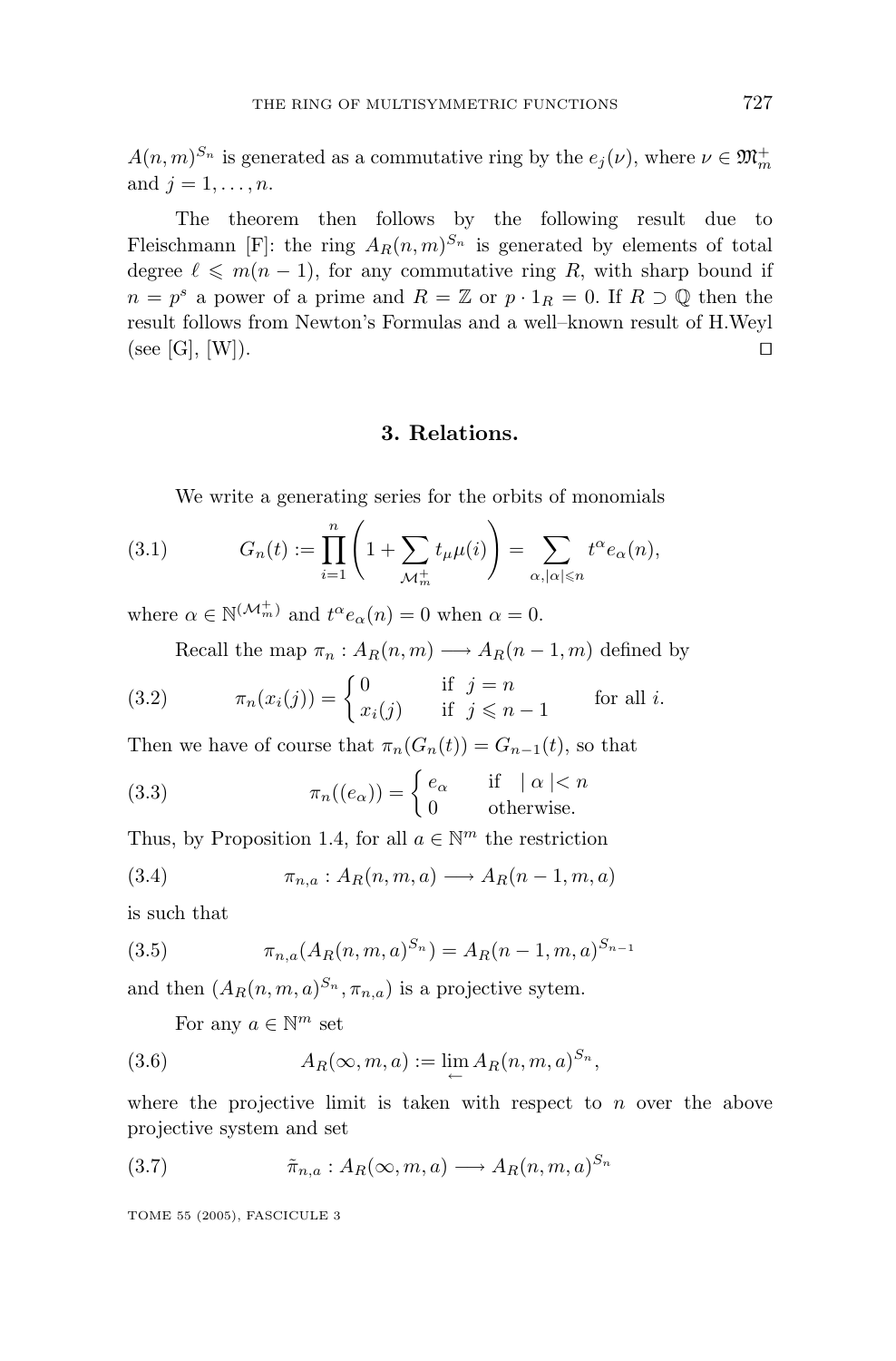for the natural projection.

Set

(3.8) 
$$
A_R(\infty, m) := \bigoplus_{a \in \mathbb{N}^m} A_R(\infty, m, a)
$$

and

(3.9) 
$$
\tilde{\pi}_n := \bigoplus_{a \in \mathbb{N}^m} \tilde{\pi}_{n,a}.
$$

Similarly to the classical case  $(m = 1)$  and recalling  $(3.1)$ ,  $(3.3)$  we make an abuse of notation and set

$$
e_{\alpha} := \lim_{\leftarrow} e_{\alpha}(n),
$$

for any  $\alpha \in \mathbb{N}^{(\mathcal{M}_m^+)}$ . In the same way we set  $e_j(f) := \lim_{\leftarrow} e_j(f)$  with  $j \in \mathbb{N}$ , where  $f \in A_R(m)^+$  is homogeneous of positive multidegree, so that *j ∂*(*f*) = *a*.

PROPOSITION 3.1. — Let  $a \in \mathbb{N}^m$ .

(1) *The R-module* ker  $\tilde{\pi}_{n,a}$  *is the linear span of* {*e<sup>α</sup>* ∈ *AR*(∞*, m, a*) : | *α* |*> n*}*.*

$$
\{e_{\alpha} \in A_R(\infty, m, a) : |\alpha| > n\}.
$$

(2) *The R-module homomorphisms*  $\tilde{\pi}_{n,a}$  : $A_R(\infty,m,a) \to A_R(n,m,a)^{S_n}$ *are onto for all*  $n \in \mathbb{N}$  *and*  $A_R(\infty, m, a) \cong A_R(n, m, a)^{S_n}$  *for all*  $n \geq |a|$ *.* 

(3) *The R-module*  $A_R(\infty, m, a)$  *is free with basis* 

$$
\{e_\alpha\,:\,\partial(e_\alpha)=a\},\
$$

(4) *The R-module*  $A_R(\infty, m)$  *is free with basis* 

$$
\{e_\alpha\,:\,\alpha\in\mathbb{N}^{(\mathcal{M}_m^+)}\}.
$$

*Proof.* — (1) By (3.3) and (3.5), for all  $a \in \mathbb{N}^m$ , the following is a split exact sequence of *R*-modules

 $0 \longrightarrow \ker \pi_{n,a} \longrightarrow A(n,m,a)^{S_n} \longrightarrow {\pi_{n,a} \choose \longrightarrow} A(n-1,m,a)^{S_{n-1}} \longrightarrow 0,$ and the claim follows.

(2) If 
$$
\sum_{j=1}^{m} a_j < n
$$
, then ker  $\tilde{\pi}_{n,a} = 0$ , indeed  
\n
$$
\partial(e_{\alpha}) = \sum_{\mu \in \mathcal{M}_m^+} \alpha_{\mu} \partial(\mu) = a \Longrightarrow |\alpha| \leqslant \sum_{j=1}^{m} a_j < n.
$$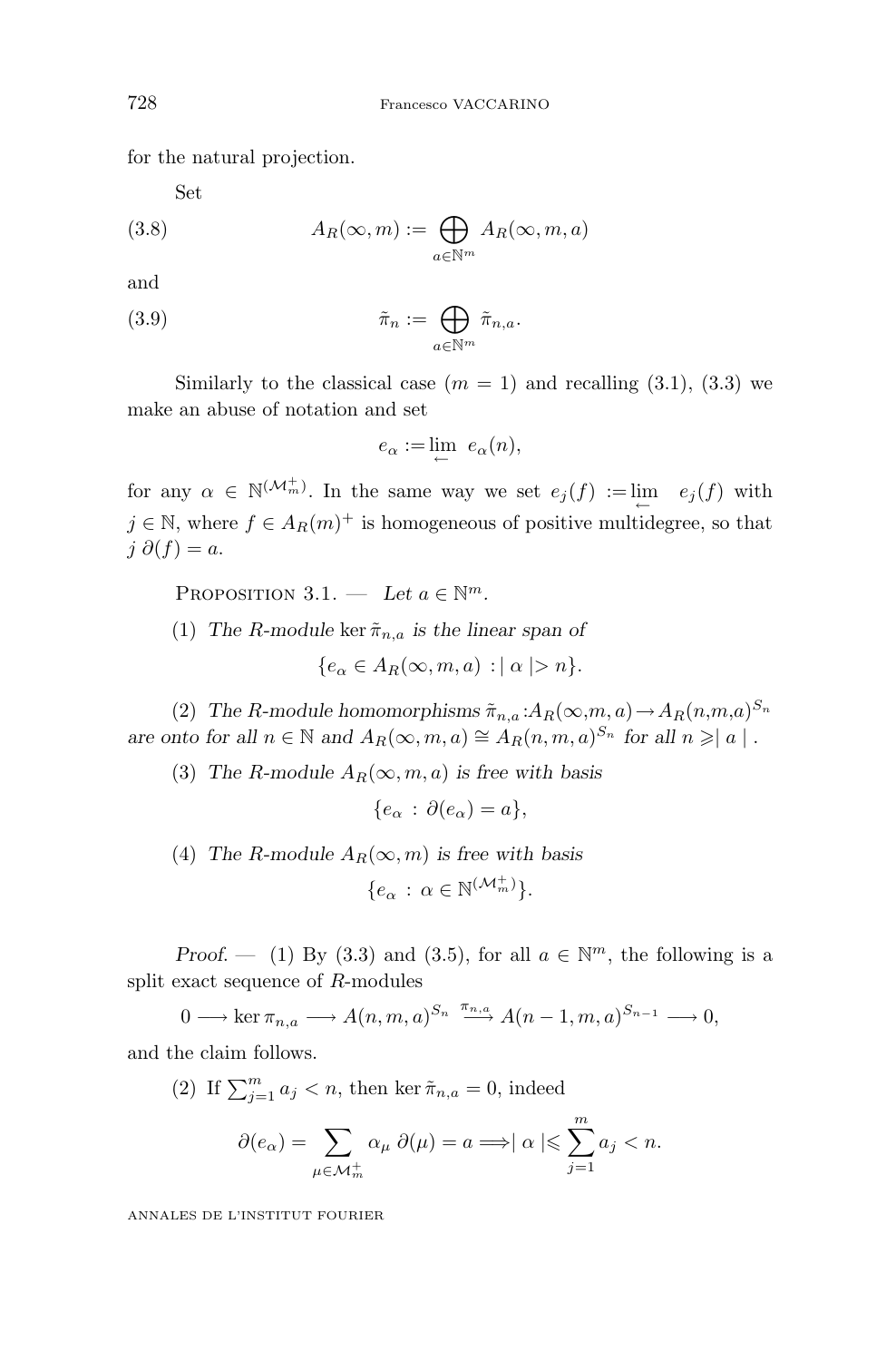Hence  $A(h, m, a)^{S_h} \cong A(b, m, a)^{S_b}$  where  $b := \sum_{j=1}^m a_j$ , for all  $h \ge \sum_{j=1}^m a_j$ and the claim follows by (3.5).

- $(3)$  follows from  $(1)$  and  $(2)$ .
- (4) follows from (3) and (3.8)  $\Box$

*Remark 3.2.* — Notice that  $A_R(m)^{\otimes n} \cong A_R(n,m)$  as multigraded *Sn*-algebras by means of

(3.10) 
$$
f_1 \otimes \cdots \otimes f_n \leftrightarrow f_1(1) f_2(2) \cdots f_n(n)
$$

for all  $f_1, \ldots, f_n \in A_R(m)$ . Hence  $A_R(n,m)^{S_n} \cong TS^n(A_R(m))$ , where *TS<sup>n</sup>*( − ) denotes the symmetric tensors functor. Since  $TS^n(A_R(m))$  ≃  $R \otimes TS^n(A_{\mathbb{Z}}(m))$  (see [B]), we have

(3.11) 
$$
A_R(n,m)^{S_n} \cong R \otimes A_{\mathbb{Z}}(n,m)^{S_n}
$$

for any commutative ring *R*.

We then work with  $R = \mathbb{Z}$  and we suppress the  $\mathbb{Z}$  subscript for the sake of simplicity.

*Remark 3.3.* — The  $\mathbb{Z}$ -module  $A(\infty, m)$  can be endowed with a structure of  $\mathbb{N}^m$ -graded ring such that the  $\pi_n$  are  $\mathbb{N}^m$ -graded ring homomorphisms: the product  $e_{\alpha}e_{\beta}$ , where  $\alpha, \beta \in \mathbb{N}^{(\mathcal{M}_{m}^{+})}$ , is defined by using the product formula of Theorem 2.1 with no upper bound on  $|\gamma|$ , where  $\gamma$ appears in the summation.

Proposition 3.4. — *Consider the free polynomial ring*

$$
C(m):=\bigoplus_{a\in{\mathbb N}^m}C(m,a):={\mathbb Z}[e_{i,\mu}]_{i\in{\mathbb N},\mu\in{\mathfrak M}_m^+}
$$

*with multidegree given by*  $\partial(e_{i,\mu}) = \partial(\mu)i$ .

*Then the multigraded ring homomorphism*

$$
\sigma_m: \mathbb{Z}[e_{i,\mu}]_{i\in\mathbb{N},\mu\in\mathfrak{M}_m^+}\longrightarrow A(\infty,m)
$$

*given by*

$$
\sigma_m : e_{i,\mu} \mapsto e_i(\mu)
$$
, for all  $i \in \mathbb{N}$ ,  $\mu \in \mathfrak{M}_m^+$ 

*is an isomorphism, i.e.*  $A(\infty, m)$  *is freely generated as a commutative ring by the*  $e_i(\mu)$ *, where*  $i \in \mathbb{N}$  and  $\mu \in \mathfrak{M}_m^+$ *.* 

*Proof.* — Since we defined the product in  $A(\infty, m)$  as in Theorem 2.1, it is easy to verify, repeating the reasoning of the previous section,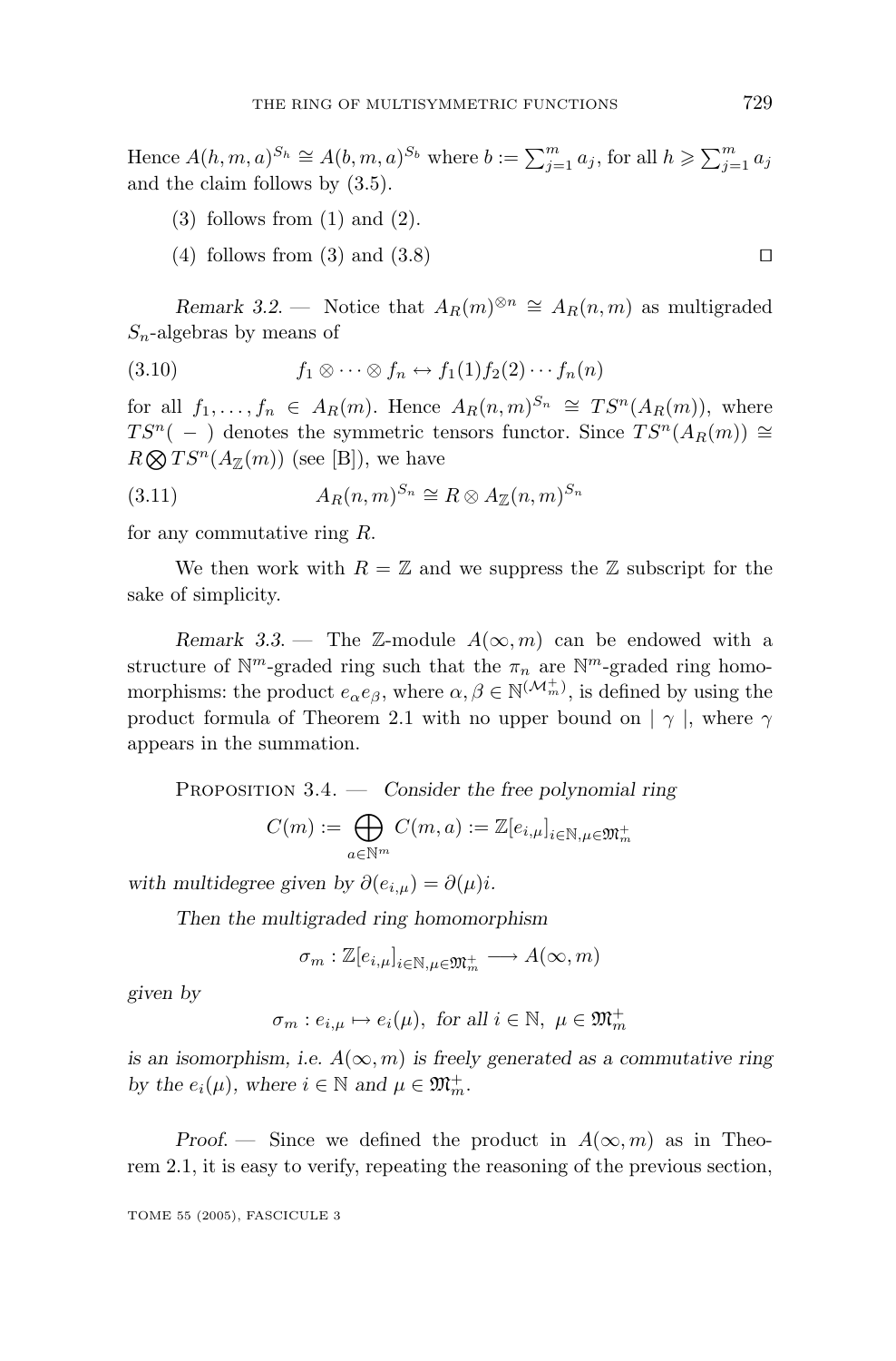that  $A(\infty, m)$  is generated as a commutative ring by the  $e_i(\mu)$ , where  $i \in \mathbb{N}$ ,  $\mu \in \mathfrak{M}_m^+$ . Hence  $\sigma_m$  is onto for all  $m \in \mathbb{N}$ .

Let  $a \in \mathbb{N}^m$  and consider the restriction  $\sigma_{m,a} : C(m,a) \longrightarrow$  $A(\infty, m, a)$ . It is onto as we have just seen. A Z-basis of  $C(m, a)$  is

$$
\Biggl\{\prod_{i\in\mathbb{N},k\in\mathbb{N},\mu\in\mathfrak{M}_m^+}e_{i,\mu}:\sum_{i\in\mathbb{N},k\in\mathbb{N},\mu\in\mathfrak{M}_m^+}i k\,\partial(\mu)=a\Biggr\}.
$$

On the other hand, a  $\mathbb{Z}$ -basis of  $A(\infty, m, a)$  is

$$
\bigg\{ e_{\alpha} : \sum_{\alpha_{\mu} \in \mathbb{N}, \mu \in \mathcal{M}_m^+} \alpha_{\mu} \, \partial(\mu) \ = \ a \bigg\}.
$$

Let  $\mu \in \mathcal{M}_m^+$ , then there are an unique  $k \in \mathbb{N}$  and an unique  $\nu \in \mathfrak{M}_m^+$ such that  $\mu = \nu^k$ . Hence

$$
\sum_{\alpha_{\mu} \in \mathbb{N}, \mu \in \mathcal{M}_m^+} \alpha_{\mu} \, \partial(\mu) = \sum_{k \in \mathbb{N}, \alpha_{\mu} \in \mathbb{N}, \nu \in \mathfrak{M}_m^+} \alpha_{\mu} \, k \, \partial(\nu),
$$

so that  $C(m, a)$  and  $A(\infty, m, a)$  have the same (finite) Z-rank and thus are isomorphic via *σm,a*.

COROLLARY 3.5. — Let  $R \supset \mathbb{Q}$  then  $A_R(\infty, m)$  is a polynomial ring *freely generated by the*  $e_1(\mu)$ *, where*  $\mu \in \mathcal{M}_m^+$ *.* 

Proof. 
$$
\qquad
$$
 By Proposition 3.4 and Theorem 1.  $\qquad \qquad \Box$ 

*Proof of Theorem 2.* — (1) As before we set  $R = \mathbb{Z}$  and the result follows by Remark 3.2, Proposition 3.4. and Proposition 3.1.

(2) By Proposition 3.1 the kernel of

$$
A(\infty, m) \xrightarrow{\tilde{\pi}_n} A(n,m)^{S_n}
$$

has basis  ${e_\alpha : |\alpha| > n}$ . Let  $V_k$  be the submodule of  $A(\infty, m)$  with basis  ${e_{\alpha} : \alpha \models k}.$  Let  $A_k$  be the sub-Z-module of  $\mathbb{Q} \otimes V_k$  generated by the  $e_k(f)$  with  $f \in A(m)^+$ . Let  $g : \mathbb{Q} \otimes V_k \longrightarrow \mathbb{Q}$  be a linear form identically zero on  $A_k$ . Then

$$
0 = g(e_k(f)) = g\left(e_k\left(\sum_{\mu \in \mathcal{M}_m^+} \lambda_{\mu} \mu\right)\right) = \left(\sum_{|\alpha|=k} \left(\prod_{\mu \in \mathcal{M}_m^+} \lambda_{\mu}^{\alpha_{\mu}}\right) g(e_{\alpha})\right),
$$

for all  $\sum_{\mu \in \mathcal{M}_m^+} \lambda_{\mu} \mu \in A(m)^+$ . Hence  $g(e_{\alpha}) = 0$  for all  $e_{\alpha}$  with  $| \alpha | = k$ ; thus  $g = 0$ . If  $R \supset \mathbb{Q}$  the result then follows from Newton's formulas and Corollary 3.5.